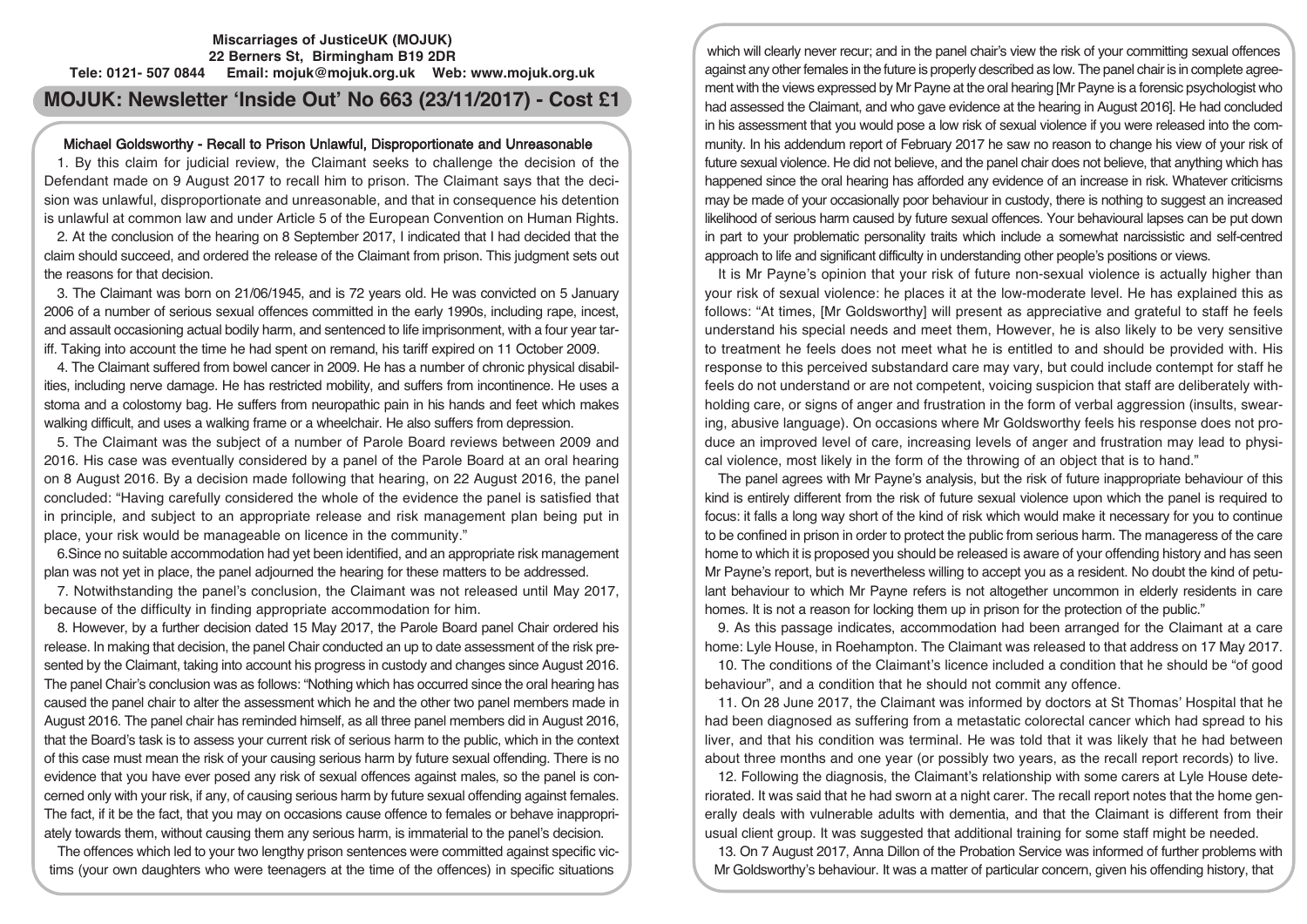a staff member had reported a possible incident of him inappropriately touching the leg of a 90 year old resident, though it was said to be unclear whether he "was being tactile or had an ulterior motive".

14. Anthony Gosling of the Probation Service attended Lyle House on 8 August to meet Mr Goldsworthy and discuss his behaviour with him.

15. On the following day, 9 August, the Probation Service was informed that the Claimant's behaviour had become significantly worse overnight. He had threatened staff members, stating that he would "get you sorted out" and "take your head off". He had also thrown a bag belonging to a member of staff against the wall, breaking an ipad and mug that were inside. Staff felt intimidated, and residents had to be moved for their safety. Staff called 999, but the police did not attend. It appears that staff did not inform the police of the Claimant's history when making the emergency call.

16. As a result of this incident, the management of Lyle House were not prepared to permit the Claimant to remain there any longer.

17. Ms Dillon noted in her recall report dated 10 August 2017 that she had been able to obtain alternative emergency accommodation, in the form of a disabled access studio flat in Hounslow. However, her report states that "it was decided that Mr Goldsworthy's risk could not be managed in the community. An out of hours recall was initiated by Mr Josling". No reason was given in the recall report as to why the Claimant's risk could not be adequately managed in a studio flat, such as the one which had been identified.

18. The Claimant was thus recalled to prison at HMP Wandsworth late on 9 August 2017.

19. An urgent application for interim relief was made on 21 August 2017, with a claim for judicial review of the recall decision being issued on 22 August 2017.

20. On 22 August 2017, Nicola Davies J granted permission for judicial review, expedited the claim, and ordered the defendant within three days to review and reconsider the decision to recall the Claimant's licence. She also made an order requiring the Hounslow flat to be retained for possible occupation by the Claimant in the meantime.

21. The decision to reconsider the recall was made on 24 August 2017, by Ian York, Head of Post-Release Casework. The decision to recall the Claimant was reaffirmed. The reasons were stated to be increasing concerns about the Claimant's behaviour, and, in particular, the incident when the Claimant had threatened violence against staff at Lyle House, and had thrown the member of staff's bag against the wall, breaking her ipad and mug. It was noted that the Claimant had already been placed on a behaviour management plan, as a result of his previous poor and threatening behaviour, and that staff were in no doubt that this incident was a "deliberate act of aggression".

22. The letter referred to the touching of the elderly resident's leg by the Claimant, but stated that it had now been confirmed that this incident was "non-threatening".

23. Mr York also stated that the Parole Board in May 2017 had advised the Claimant to avoid angry and offensive behaviour towards staff at Lyle House, and pointed out the risk of recall in such circumstances, and referred to the Claimant rejecting advice from his Offender Manager regarding his behaviour.

24. Mr York acknowledged that since the Claimant was serving an indeterminate sentence, there must be a causal link between his behaviour and his index offence in order for him to be recalled. He stated: "Due to the sexual and violent nature of your index offences I am satisfied that the reported aggressive and violent behaviour was more than sufficient to establish that link. Whilst at the time of the recall the concern surrounding the alleged sexual contact was appropriately taken into consideration, in reviewing that decision, and now discounting that incident, I do not find that it would have made any difference to the decision to recall. I am also satisfied that due to the type of residence in which you had been housed and the vulnerability of the other residents (many very

elderly, infirm, and suffering from dementia) that you posed an increasing risk to both staff and residents. It may be that the sort of behaviour you displayed can be contained and managed in a prison environment with staff who are trained in dealing with violent and aggressive behaviour. You, however, were placed in a care home which is staffed by people who are not trained and do not have facilities to deal with such violent and aggressive behaviour. As such I consider that your behaviour raised an immediate risk to the safety and mental welfare of other residents and staff and on that basis I cannot see how your risks could have been safely managed in the community and there was no alternative but to recall you."

25. The decision letter went on to note that further information recently received in the Claimant's risk management plan provided detail from the care home manager outlining an appalling level of verbal abuse, intimidating behaviour, and manipulation, and stated that "it is of significant concern that abuse, intimidation and manipulation were important features of your index offences."

26. There was no consideration in this letter of the question whether the Claimant's risk could be adequately managed in the studio flat identified as available. The reasoning proceeds from a statement that the Claimant's risk could not be safely managed in the care home, because of the training of the staff, the nature of the facilities, and the presence of vulnerable residents, to the conclusion that "there was no alternative" but to recall him.

27. The Claimant was informed that his case had been referred to the Parole Board, who would consider his recall, and whether he could be re-released. No timescale for this exercise was provided, though it was stated that the Board had been asked to expedite the hearing.

28. As a prisoner serving an indeterminate sentence, of which the tariff portion had expired many years earlier, the Claimant could lawfully be detained only if his detention was necessary for the protection of the public against sexual or violent harm.

29. The Parole Board had the power to release him on licence under s. 28 of the Crime (Sentences) Act 1997 ("C(S)A 1997"). His recall to prison was governed by s. 32 of the C(S)A 1997. Under s. 32(1), the Defendant has the power in the case of any life prisoner who has been released on licence, to revoke his licence and recall him to prison. The prisoner has the right to be informed of the reasons for his recall, and has the right to make representations in relation to it.

30. The legislation itself does not set out the test to be applied for recall. However, the test is the same as for initial release on licence (see R v Parole Board, ex parte Watson [1996] 1 WLR 906. The Claimant could lawfully be recalled only if (1) there were reasonable grounds for concluding that there was a breach of his licence conditions, and, (2) in all the circumstances, his recall was necessary for the protection of the public, because of the dangers posed by the prisoner when out on licence: R (Jorgensen) v Secretary of State for Justice [2011] EWHC 977, paragraphs 16 and 25. As Silber J stressed in this case at paragraph 18, detention is justified only as a last resort, where other less severe measures have been considered and found to be insufficient to safeguard the public interest which might require detention. I note that the test applied by Silber J in Jorgensen was conceded by the Defendant to be correct and applied by the Court of Appeal in the case of R (Calder) v Secretary of State for Justice [2015] EWCA Civ 1050, paragraphs 27 – 28.

31. The Defendant operates policies which apply in relation to the recall of indeterminate sentence prisoners. Under PSI 30/2014 "Recall, Review and Re-release of Recall Offenders", revised and re-issued on 24 January 2017, it states, at paragraph 6.2: "Test for recall for indeterminate sentence prisoners

6.2 When making a request to recall an indeterminate sentence offender on licence there must be evidence that there is an increased risk of harm to the public before recall is agreed. The [Probation Officer] must take into account the extent that the offender's behaviour presents an increased risk of sexual or violent harm to others, regardless of the type of index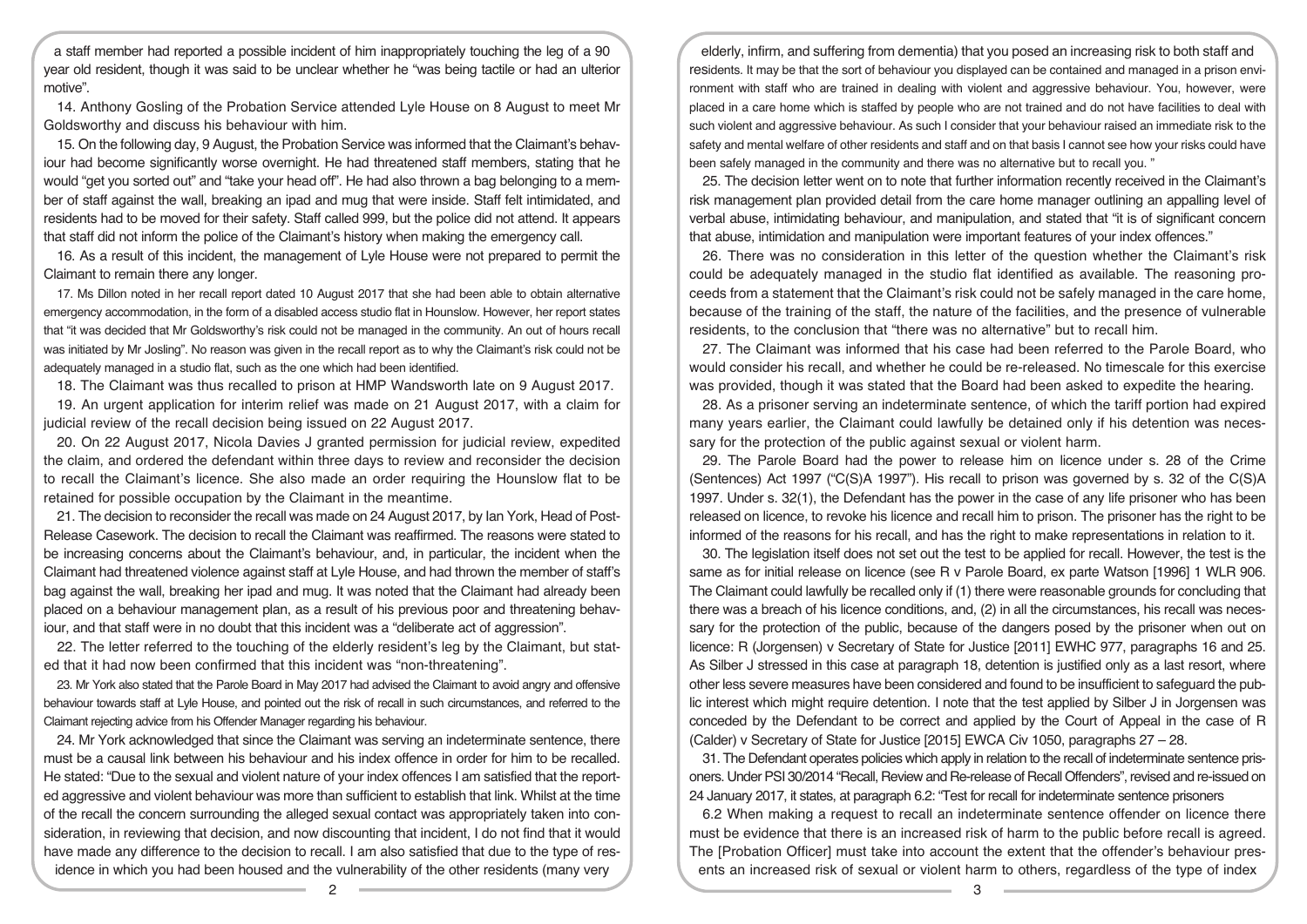offence for which he or she was originally convicted…"

32. Similarly, Chapter 13 of the Indeterminate Sentence Prisoner Manual (PSO 4700) gives guidance to a Probation Officer making a recall request which states:

"In detailing the circumstances leading to the recall request, you must show the deterioration in behaviour/compliance, which leads you to assess that the risk of harm to life and limb has increased to an unacceptable level. Whilst the seriousness of any breach is a factor, the level of risk to life and limb is paramount."

33. There was disagreement between the parties as to the appropriate standard of review applicable in this case. The Claimant submitted that, since the case concerns a decision to deprive a person of their liberty, the Court ought to apply a proportionality standard. On the other hand, the Defendant urges a Wednesbury approach, with a wide margin of discretion being afforded to the Defendant, on the basis that this is a decision that engages the safety of the public, of necessity taken in circumstances of urgency.

34. In my judgment, it makes no difference to the outcome of this case whether the test applied is one of proportionality or pure Wednesbury irrationality, because the flaws in the decision to recall the Claimant are such that the decision cannot be rationally sustained. The reasoning for the decision failed to take account of obviously relevant considerations, and failed properly to apply the Defendant's own policy guidance. On that basis, the decision was unlawful whatever standard of review is applied.

35. First, there was no evidence of any deterioration in the Claimant's behaviour, such that the risks he posed in August 2017 were any greater than those identified by the Parole Board panel Chair when he was released in May 2017. On the contrary, the risks of poor behaviour, including the abuse of carers, the use of threatening language, and violence (particularly throwing objects) were specifically identified by the panel Chair, and, crucially, were judged by him not to be sufficient to warrant the Claimant's continued detention. What the Claimant did at Lyle House was precisely what the panel Chair had expected that he would do. The panel Chair had considered whether conduct of this nature was sufficient to warrant the Claimant's continued detention, and had concluded that it was not.

36. In that situation, it was not rational for the Defendant to recall the Claimant to prison, and moreover the decision to do so was contrary to the Defendant's own policy guidance set out above. His behaviour showed no deterioration or greater risk than anticipated, but, rather, was entirely consistent with the panel Chair's assessment of the type of risk which he posed, which had been judged to be insufficient to justify his detention.

37. The Defendant argued that the threat of violence made against Lyle House staff was an escalation from the types of abuse considered by the Parole Board. However, in reaching his decision in May 2017, the panel Chair had before him evidence of threatening language, including a threat made to a female member of the prison staff to "get out his spanking stick and spank her". The panel Chair also took into account the risk of actual physical violence on the Claimant's part, including throwing objects. The specific threats made to Lyle House staff are obviously hyperbolic, particularly coming from a severely disabled elderly man. It is significant that the panel Chair considered that the Claimant's behaviour, strikingly similar to that manifested at Lyle House, fell "a long way short" of the type of conduct which would justify detention.

38. Secondly, one significant concern at the date of the original recall was the incident concerning the touching of the 90 year old resident's leg. However, it rapidly became apparent that this was not a matter which ought to have been taken into account against the Claimant,

since it appears to have been entirely innocent, or, at least, "non-threatening".

39. Thirdly, much of the concern appears to have arisen because of the difficulty encountered by the staff at Lyle House in managing the Claimant's undoubtedly challenging and obnoxious behaviour. It appears that staff may not have been trained to deal with conduct such as his. In addition, his behaviour appears to have caused considerable concern in an environment largely consisting of vulnerable elderly residents, many of whom had dementia.

40. It may thus be that Lyle House was not a suitable place for the Claimant to live. However, it does not follow from this that he had to be recalled to prison. When the original decision to recall him was made, a studio flat in Hounslow was available. Nicola Davies J ordered that this flat should be retained, so that it remained available when his recall was reconsidered. However, neither the original recall decision nor the reconsideration explained why the risk presented by the Claimant, such as it was, including the risk of him upsetting elderly care home residents, could not be adequately managed if he was accommodated in his own studio flat, with assistance being provided to him by visiting carers. This approach was unlawful, and amounted to a failure to take account of relevant considerations. As Silber J observed, detention is a last resort. It was incumbent on the Defendant to consider reasonable alternatives to prison before recalling him, and particularly to consider the viability of managing him in alternative accommodation which had already been identified as available.

41. Fourthly, no consideration appears to have been given to the exceptionally stressful circumstances of the Claimant when the incidents at Lyle House blew up. The Claimant had very recently been informed that his cancer had returned, and that it was terminal. He had been told that he might have as little as three months to live. In that situation, the manifestation of frustration and stress through abusive or aggressive behaviour was understandable. Consideration ought properly to have been given to measures to be taken to assist him in coming to terms with his situation, rather than simply deciding to recall him to prison. That was particularly important, given the very harsh impact of recall to prison on a man with potentially only a few months to live. There was a real risk that he would die in prison before the Parole Board had been able to assess his case.

42. Finally, the attempts by the decision makers to identify a causal link between the Claimant's index offence and his behaviour were in my judgment misconceived. As the Parole Board panel noted in May 2017, behaviour of this kind is entirely different from the risk of future sexual violence, and falls a long way short of the kind of risk which would make it necessary for the Claimant to continue to be confined in prison in order to protect the public from serious harm.

43. The Parole Board panel Chair pointed out that "petulant behaviour" of the type in which the Claimant indulges is not uncommon amongst elderly care home residents, and that "it is not a reason for locking them up in prison for the protection of the public."

44. That judgment was reached by an independent judicial body, which had considered all the evidence in the round, including at an oral hearing. There was no rational basis on which it was open to the Defendant to reach a different view, in circumstances where the behaviour which had materialised was in substance the same as that which the panel Chair had described, and had anticipated.

45. Accordingly, I conclude for these reasons that both the initial decision to recall the Claimant, and the reconsideration of that decision on 24 August 2017 were unlawful. Both decisions are accordingly quashed.

46. It follows that there was no justification for the Claimant's detention, which was unlawful from the time of his recall to prison.

47. The Claimant's claim for damages for false imprisonment is to be determined by way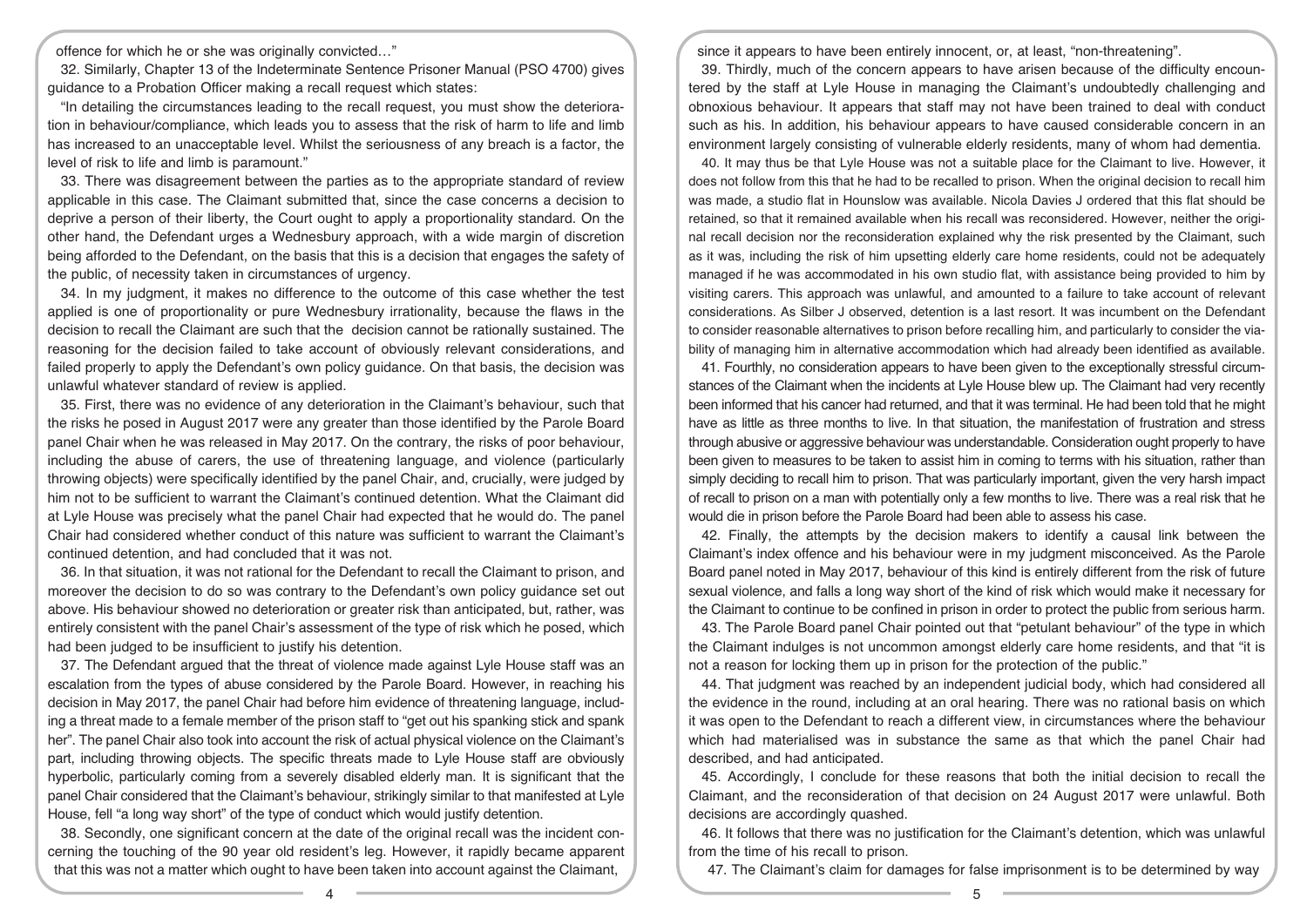# of written submissions, in accordance with directions agreed between the parties. Victor Nealon Spent 24 Unlawful Years in Jail and Received No Compensation Abdulrahman Mohammed spent 14 months Unlawfully Detained and Got £78,500 Damages Mohammed v The Home Office [2017] EWHC 2809 (QB) (08 November 2017)

Abdulrahman Mohammed is a 39-year-old Somali citizen. He came to the UK on 2 February 1996 at the age of 17. He has spent much of the last two decades in and out of custody, largely for serious criminal offences but he has also been detained by the Home Office pursuant to its powers to order the detention of foreign criminals who are liable to deportation. By this action, Mr Mohammed complains that three periods of immigration detention, totalling some 445 days, were unlawful: 2.1 41 days from 12 September to 22 October 2012; 2.2 139 days from 6 January to 24 May 2013; and 2.3 265 days from 14 June 2015 to 4 March 2016.

Accordingly, Mr Mohammed claims damages for false imprisonment. Following the earlier judgment of Hayden J. upon Mr Mohammed's claim for interim relief ([2016] EWHC 447 (Admin)), the Home Office conceded that he had been falsely imprisoned for 149 days between 8 October 2015 and 4 March 2016. This case was listed before me to determine the remaining issues of liability. However, the Home Office conceded liability in respect of all three periods of detention late on the afternoon before trial. Furthermore, the Home Office abandoned its argument that the Court should only award nominal damages. It therefore falls to me to assess damages. Mr Mohammed gave brief evidence in support of his case. In addition, he relied on the written evidence of Dr Lisa Wootton, a consultant in forensic psychiatry. The Home Office did not call any evidence. 65. In my judgment, the correct sums for damages are as follows: £8,500 for the first period of 41 days; £25,000 for the second period of 139 days; and £45,000 for the third period of 265 days, making a total award in this case of £78,500.

Postscript: Some reading this judgment might well question why a foreign citizen who has so thoroughly abused the hospitality of this country by the commission of serious criminal offences is entitled to any compensation. There are, perhaps, three answers to such sceptic: First, there are few principles more important in a civilised society than that no one should be deprived of their liberty without lawful authority. Secondly, it is essential that where a person is unlawfully imprisoned by the state that an independent judiciary should hold the executive to account. Thirdly, justice should be done to all people. In R (Kambadzi) v. Secretary of State for the Home Department [2011] UKSC 23, [2011] 1 WLR 1299, Baroness Hale said, at [61]: "Mr Shepherd Kambadzi may not be a very nice person. He is certainly not a very good person. He has overstayed his welcome in this country for many years. He has abused our hospitality by committing assaults and sexual assault. It is not surprising that the Home Secretary wishes to deport him. But in Roberts v. Parole Board [2005] UKHL 45, [2006] 1 All ER 39, at [84] … Lord Steyn quoted the well-known remark of Justice Frankfurter in United States v. Rabinowitz (1950) 339 US 56, at 69, that 'It is a fair summary of history to say that the safeguards of liberty have frequently been forged in controversies involving not very nice people.' Lord Steyn continued: 'Even the most wicked of men are entitled to justice at the hands of the State.' And I doubt whether Mr Kambadzi is the most wicked of men."

Mr Mohammed is a prolific and violent offender. I can well understand why the Home Secretary might wish to deport him. She has not, however, been able to do so, largely because of the very real risk that deportation to Somalia would pose. Like Mr Kambadzi, he is not the most wicked of men, but his presence in the UK is not conducive to the public good. Nevertheless, in a civilised society, he is entitled to justice. Specifically, he is entitled not to be falsely imprisoned and, given the Home Office's admission that he has been unlawfully

detained, he is now entitled to the compensation that I have awarded. Defendants Must Reveal Nationality in Magistrates Courts

Owen Bowcott, Guardian: Defendants will have to disclose their nationality at their first appearance before magistrates in England and Wales from next week under powers that human rights groups say will undermine the right to a fair trial. The changes to criminal cases are being introduced as part of the government's drive to deport more foreign criminals. Failure to disclose the information could result in a prison sentence of up to a year. Civil liberties organisations have likened the changes to bringing "border controls into our courtrooms". Some magistrates are also understood to be anxious that requiring defendants to reveal their nationality at the opening of the case could be prejudicial and damage the defendant's trust in the impartiality of the criminal justice system. It has been arqued that revealing it at the end of a trial would be less discriminatory.

Penelope Gibbs, the director of Transform Justice and a former magistrate, said: "What relevance does a defendant's nationality have if they are pleading not guilty? Or if they are accused of a crime which is not imprisonable? The point of the criminal courts is to convict and sanction the guilty, not to act as an arm of the UK Border Agency." Martha Spurrier, the director of Liberty, said: "The government is well aware – thanks to David Lammy's recent report – that racial bias is a serious problem at every level of our criminal justice system. Forcing defendants to reveal where they come from in court can only worsen that discrimination and lead to unfair trials. "Most offences have absolutely nothing to do with immigration, let alone nationality. Bringing border controls into our courtrooms is simply another manifestation of this government fuelling anti-migrant sentiment, division and suspicion."

Magistrates have been sent details of the new regulation introduced under section 162 of the Policing and Crime Act 2017. Requiring disclosure at the first court appearance was not in the bill but brought in through criminal procedure rules not debated by MPs. The notice from HM Courts and Tribunals Service states: "In the magistrates court, the requirement must be imposed at the first hearing in the case where the defendant is present. The magistrates court may also impose this requirement at any subsequent hearing where, for example, the defendant did not appear at the first hearing." Defendants are also obliged to give their name and date of birth. The rule comes into effect on 13 November.

Meanwhile, the Migrants' Rights Network, represented by Liberty, has launched a legal challenge to a data-sharing agreement between the Home Office, the Department of Health and the NHS, which it is claimed violates patient confidentiality by passing on information about the nationality of those seeking medical treatment. Fizza Qureshi, the director of MRN, said: "We are gravely concerned that immigration enforcement is creeping into our public services, especially the NHS. And therefore, it is important to challenge this data-sharing agreement, which violates patient confidentiality and discriminates against those who are non-British. "Health professionals should not have to be forced to act as immigration officers, or to have to breach patient confidentiality. We want the NHS to live up to its founding principles, to be a place of help and support for those who need it regardless of their immigration status." The claim is being funded through the website, Crowdjustice.

Lara ten Caten, a lawyer for Liberty, said: "We are proud to be representing Migrants' Rights Network in their challenge to this toxic data-sharing arrangement. It undermines every principle our health service is built on  $-$  it is discriminatory, shows contempt for patient confidentiality and privacy, and is putting lives at risk. This case is an important step forward in the fight to dismantle this government's 'hostile environment' regime, which has seen the tentacles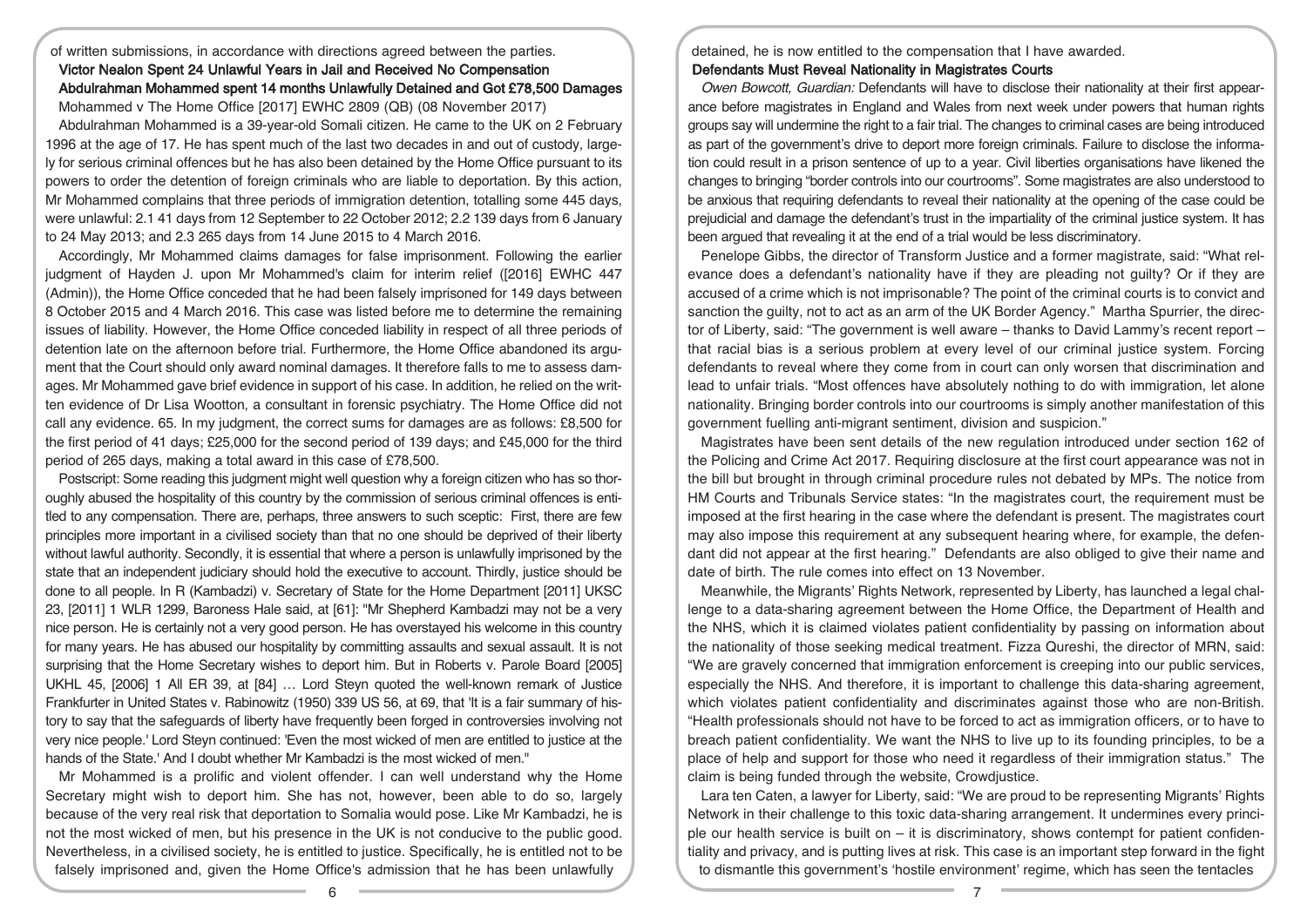of immigration enforcement reach into our schools and hospitals, turned trusted public servants into border guards and spread racial profiling, suspicion and fear into every corner of society." A government spokesperson said: "Under these changes, courts will be required to ascertain details of defendants' nationality when they attend at the very beginning of a case. Where an individual is identified as a foreign national offender, this will allow the Home Office to begin consideration of deportation action as quickly as possible. We are absolutely committed to removing foreign national offenders from the UK and continue to work closely with international governments to increase the number of prisoners deported."

# Complaint Concerning Alleged Police Entrapment Declared Inadmissible

The case of Mills v. Ireland concerned the applicant's complaint that his conviction for selling drugs was unfair as it was based on evidence obtained by police entrapment. In its decision in the case the European Court of Human Rights has unanimously declared the application inadmissible. The decision is final. The Court concluded that the role of the police in the case had been essentially passive and that their conduct had not crossed the line to become entrapment or incitement to commit an offence. Moreover, the course of the domestic proceedings had demonstrated that, had Mr Mills succeeded in demonstrating that he had been entrapped, the evidence against him would have been deemed inadmissible. At the same time, the Court underlined that – as highlighted by the Irish courts in Mr Mills' case – there was a need for some sort of formal procedure in domestic law regulating undercover operations by the police.

#### Truth & Justice for Onese - 20 Year Battle

Ann Power has campaigned for the past 20 years to uncover the truth about what happened when her husband, Onese Power, died in a high-speed police pursuit in 1997. She now has permission from the Attorney General to make an application for a High Court Order to open a fresh inquest. Ann has raised over £3,000 to fund this process via the legal campaign funding website Crowd Justice. Ann represented herself in the first inquest in February 1998, while an experienced barrister represented the police. After hearing evidence of an alleged contact between a pursuing police car and Onese's motorbike, an inquest jury returned an inconclusive 'Open Verdict'. Since then, a suppressed report has revealed that the Met investigated an expert whose influential evidence was presented to the coroner's court.

After twenty years Onese's family are still fighting for answers concerning his death. Their campaign has public significance, not least because it is a heart-breaking story of how a bereaved family was denied disclosure of documents by the police, denying the family the opportunity to prepare its questions before the inquest, but also because even with the support of the Attorney General, Ann has to find the money to take her case to the High Court for the Order requiring a fresh inquest.Although Ann's legal representation at a fresh inquest may well qualify for exceptional legalaid funding, the task of securing a fresh inquest does not. This is another example of where crowdfunding has replaced or supplemented legal aid to ensure robust and effective oversight of public bodies involved in fatalities.

Ann Power says: "We passionately believe that all deaths involving the police must be investigated properly and explored in much greater detail than happened in Onese's case. We are asking for help in our struggle to ensure that we secure a full and fearless fresh inquest into his death. We also want to raise public awareness about the need to ensure that, in the wake of controversial deaths, bereaved families are not left living in limbo, perhaps for the rest of their lives."

Daniel Machover, the solicitor supporting Onese's family, says: "The police must be open and transparent when confronting allegations that mistakes have been made. This obligation is acutely important in fatal cases. The persistent failure to provide timely disclosure of all the relevant information on Onese's death will remain a blot on their record whatever the result. We are confident of helping Ann to secure a fresh inquest but it's really disappointing that the Met has made things so difficult for Ann over the years. This case is a positive reminder that the public will step in to ensure police accountability where legal aid cannot."

## MPs Back Seni's Law on Use of Restraint Against Mental Health Patients

Jon Robbins, 'The Justice Gap': MPs have backed new legislation to end the disproportionate use of force against mental health patients. The Mental Health Units (Use of Force) Bill, proposed by Labour MP for Croydon North Steve Reed, passed its second reading in Parliament on Friday. It comes after years of campaigning by families of those who have died in police custody and would increase oversight of use of force in mental health units, require police to wear body cameras when attending units, and mandate an independent investigation following a death. Sarah Foss reports. The Bill is also known as 'Seni's Law' named after Olaseni Lewis, a 23-year-old Black man Olaseni who died after his restraint by 11 police officers during a mental health episode in 2010. Lewis' mother, Ajibola, described how her son, who had not previously exhibited erratic behaviour or violence, was restrained 'with brute force' by police at Bethel Royal Hospital, 'a restraint that was maintained until Seni was dead, for all intents and purposes.' Speaking in the debate as MPs backed the Bill, Steve Reed said: 'We can honour his memory by making sure that no one else suffers the way he did, and by making our mental health services equal and safe for everyone. I dedicate this Bill to Seni Lewis. This is Seni's Law.'

Deborah Coles, director of INQUEST, said the Bill was 'an important attempt to increase visibility and protections around the use of force against some of the most vulnerable people in our society'. She said that the aim was 'to ensure that people in mental health units can feel safe, and are treated with dignity and humanity, ensuring any use of restraint is kept to an absolute minimum'. 'Seni's law would also ensure that when the absolute worst happens and a patient dies, there is a robust and independent system for investigating deaths,' Coles added. 'It is hard to believe that investigations into deaths of those in mental health units are significantly less rigorous than those in other forms of detention. Access to justice for families bereaved by state related deaths, and open, independent investigations are essential to enable proper accountability and learning.'

The vulnerability of mentally ill people in police custody was highlighted in the Angiolini Review released last week. It noted that in the 10 years up to 2015, almost half of those who died (47%). You can read the report here. The review also cited a 2015 Home Affairs Committee Report which found that the shrinking of mental health services had turned the police into a 'service of last resort' with 2,100 of the 28,271 of the detentions under section 136 of the Mental Health Act were to police stations. The Government recently published new guidelines on policing those with mental illness in October, including that the maximum period of detention be shortened from 72 hours to 24 hours (extended to 36 hours only in exceptional circumstances); the police should only detain people in a police cell when there is no other option; and healthcare professionals should be present throughout any period of detention.

Nancy Collins, civil liberties lawyer at Hodge, Jones & Allen, welcomed some of the changes but highlighted its lack of provisions for those detained under the use of force. Collins represented the family of Joseph Phuong, a man who was restrained six times by police whilst having a schizophrenic episode and left naked in a cell before his death at Springfield Hospital in June 2015. The lawyer emphasized that the guidelines needed to 'ensure better treatment for those needing help at their most vulnerable'. Despite calling the guidelines 'a step in the right direction', she noted that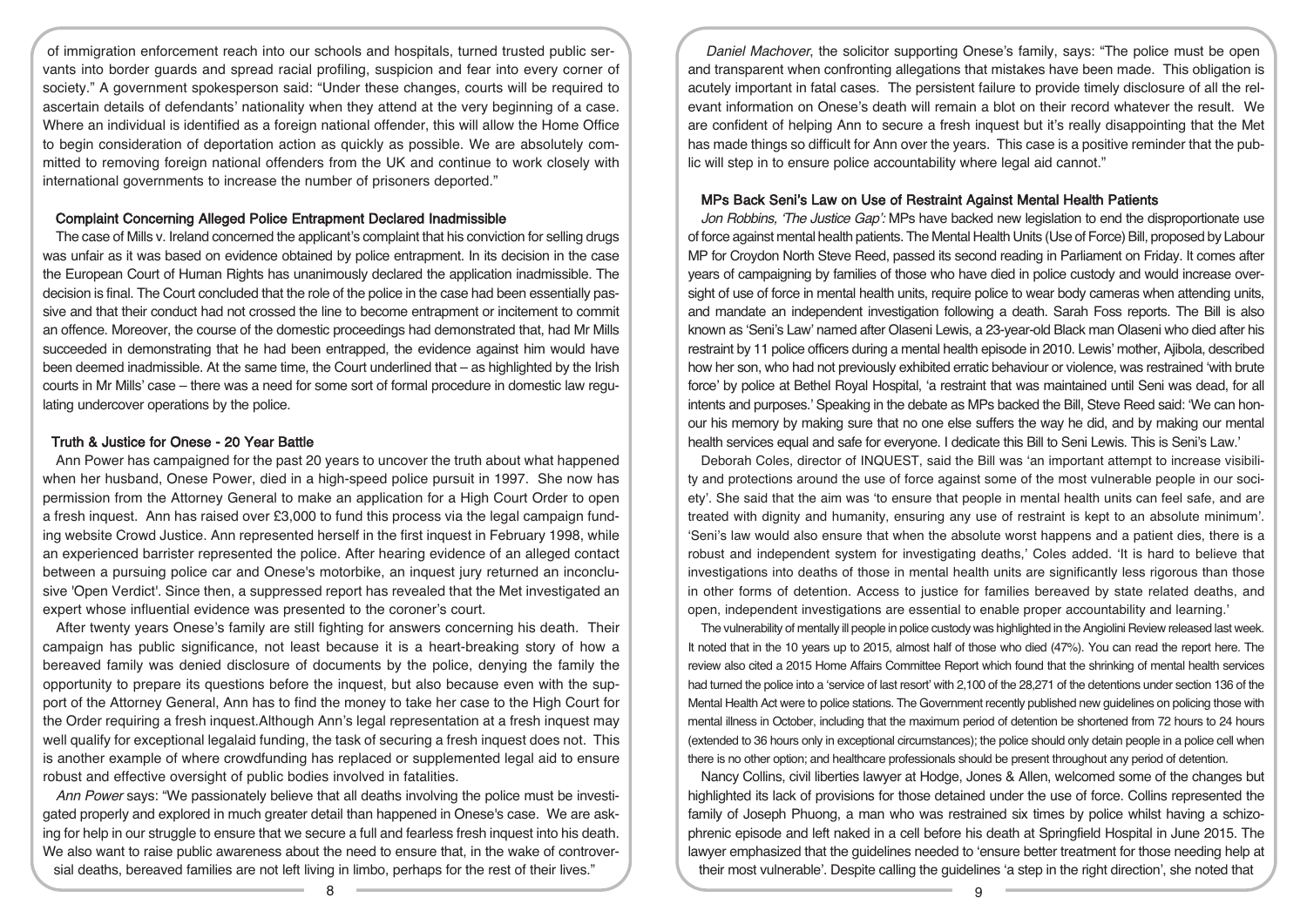# due to their lack of statutory status, they 'may not even be implemented as a matter of course.' US: Rule Would Push Prosecutors to Release Evidence Favourable to Defence

New York Times: In an unusual move meant to make criminal trials fairer, New York State's top judge has issued a new rule specifically requiring judges to order prosecutors to search their files and disclose all evidence favourable to the defence at least 30 days before major trials. The measure, set to take effect on Jan. 1, was published on Monday by Chief Judge Janet DiFiore, who oversees the state's court system. It establishes a formal rule ordering an entire state judiciary to prompt prosecutors to obey their obligations to both actively look for and speedily hand over exculpatory evidence. The order, said to be the first of its kind in the country, will give judges throughout New York the power to level contempt charges against prosecutors who withhold such evidence, a key component in wrongful convictions.

Under a landmark 1963 Supreme Court decision — Brady v. Maryland — prosecutors are obligated to provide their adversaries with any evidence that could be construed as being favourable to the accused. Known as Brady material, the evidence — however slim — could include police reports that cast doubt on a defendant's guilt or witness statements indicating that someone else may have committed the crime. Though Brady material is supposed to be given to the defence as soon as prosecutors obtain it, a report by the New York State Bar Association found that withholding it  $-$  wilfully or not  $-$  was among the leading causes of wrongful convictions. Judge DiFiore's new rule not only puts the onus on the prosecutors to comb their records for Brady material, but also places them on notice that they could face punishment for not disclosing it. Moreover, the measure gives defence lawyers a novel form of leverage, allowing them to proactively request that judges make sure that evidence is released in a timely fashion, instead of having to complain after the fact that the prosecution was slow to show its hand. There is the sentiment that if a judge orders it and reminds prosecutors "of what constitutes Brady material, it's more likely it will actually be turned over to the defence," said Seymour W. James Jr., the attorney in chief at the Legal Aid Society. "It will be difficult to claim they didn't realize they should provide that information."

Mr. James, who welcomed Judge DiFiore's order, noted that it would not directly affect New York's antiquated discovery law, which heavily favours prosecutors. Unlike a handful of other states, which have passed legislation forcing prosecutors to hand over all discovery material as fast as possible, New York currently permits district attorneys and their assistants to delay giving defence lawyers some forms of evidence until a jury is sworn in. That makes it harder for the defence to prepare for trials and effectively cross-examine witnesses, providing prosecutors with what critics have called an unfair tactical advantage.

For decades, New York's district attorneys have opposed legislation requiring them to turn over witness statements earlier. They have presented a powerful counterargument: the safety of witnesses. More than a dozen such bills have failed in the past quarter of a century. Judge DiFiore's rule was first recommended in February by a state justice task force that consulted with advocates for legal reform from organizations like the Innocence Project, which works to free the wrongfully convicted. It suggested a provision ensuring that prosecutors quickly disclose not just materials that could fully exculpate a defendant, but also evidence that could be used to impeach the prosecution's theory of a case.

"This is a very big deal," said Barry Scheck, a co-founder of the Innocence Project. "They should be doing it before trial." Under federal law, prosecutors are immune from being sued for most actions taken while performing their official duties and are rarely held accountable,

even for egregious courtroom errors. In keeping with that trend, Judge DiFiore's order was specifically tailored to permit sanctions only against prosecutors who commit "wilful and deliberate" misconduct, sparing those who merely make mistakes.

The Manhattan district attorney, Cyrus R. Vance Jr., who served on the task force, said he supported the idea of having judges officially order prosecutors to scour their files for exculpatory material, especially when the goal is to prevent wrongful convictions. "I can't see any reason to object to an order that requires us to do something the law already requires us to do," Mr. Vance said. Mr. Vance said the new order would clarify a principle for front-line prosecutors that he has tried to instil in his assistants: to err on the side of caution whenever one has a doubt about whether a piece of evidence might be helpful to the defence by handing it over. He said he was uncertain that the new rule would significantly change the course of trials or help make the legal process speedier. "I don't think it changes the ground game at all," he said. "I think it simply puts in an order what is already in law."

William J. Fitzpatrick, the district attorney in Syracuse, predicted that the order would prompt discussions early in criminal proceedings "so there is no opportunity to later claim confusion or lack of awareness." But Mr. Fitzpatrick noted that the rule was hardly fool proof. "I think the immediate effect will be a period of increased awareness for prosecutors of obligations they already have," he said in an email. "Sadly, the rare outlier who is an unethical prosecutor will probably not be deterred by a judicial order."

# 'Greater Good' Pair Cleared of BAE Criminal Damage

BBC News: Two men have been acquitted of criminal damage at a site owned by defence company BAE Systems after arguing they acted for the greater good. The Reverend Daniel Woodhouse, 30, and Samuel Walton, 31, broke into the site in Warton, Lancashire, on 29 January. They said they were trying to stop Tornado jets being used by Saudi Arabia to bomb Yemen. A district judge in Burnley accepted their beliefs were sincerely held and found them not guilty.

After the verdict at Burnley Magistrates' Court, the two men said they did not regret taking the action and "would do it again in a heartbeat. We did not want to take this action, but were compelled to do so in order to stop the UK government's complicity in the destruction of Yemen," they said in the statement. Mr Woodhouse, of Armley Grange Drive in Leeds, and Mr Walton, of Cromwell Road in Lambeth, south London, accessed the site but were prevented from reaching the aircraft by BAE Systems' security. They said they wanted to disarm the jets.

The pair's lawyer, Mike Schwarz of Bindmans, said Mr Woodhouse, a Methodist minister, and Mr Walton, a Quaker, relied on their religious conviction to explain their actions. "Sometimes moral and legal arguments coincide. This is one such case," Mr Schwarz said. A spokesman for BAE Systems said: "We note the verdict today. This matter was for the magistrates' court to resolve."

#### Extradition of 'Tartan Terrorist' to US Would Be 'Unjust And Oppressive'

A man wanted by authorities in the United States of America to face bomb threat charges will not be extradited because of his failing health, a court has ruled. Prosecutors in the US wanted the "tartan terrorist", referred to as "SN", arrested and extradited to America to face trial over allegations that he made more than 40 bomb threats in 2012 to various institutions, including the University of Pittsburgh in Pennsylvania and the Pittsburgh Federal Court House. However, a sheriff ruled that it would be "unjust and oppressive" to extradite the 71-year-old founder of the Scottish National Liberation Army due to his "poor and precarious" health.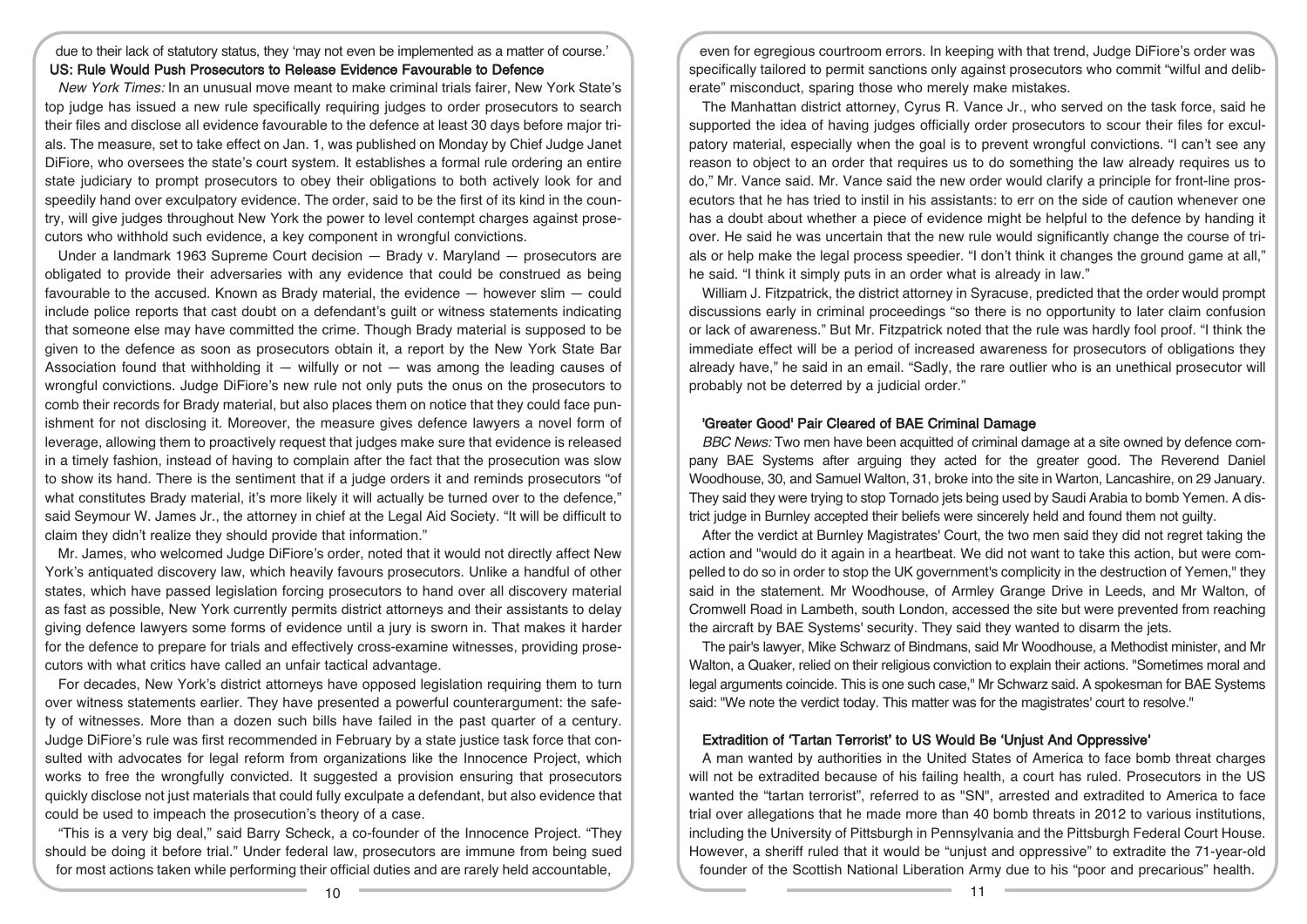Busby, of Paisley, Renfrewshire, fled from Scotland to Ireland in 1980 after orchestrating a series of minor terror attacks in Scotland against military sites, oil companies and high-profile public figures using primitive letter bombs. He was was jailed for four years in 2010 by an Irish court for sending emails claiming flights from London to New York City had explosives on board. He was due to face terror charges in 2015 at the High Court in Glasgow for making hoax bomb threats and threatening to poison water supplies but was ruled unfit to stand trial.

Unfit to stand trial: Sheriff Frank Crowe at Edinburgh Sheriff Court heard that SN had been extradited from Ireland under a European Arrest Warrant in 2015 in respect of contraventions of the section 114 of the Anti-terrorism, Crime and Security Act 2001 and section 51 of the Criminal Law Act 1977 over hoaxes involving noxious substances and bomb threats, but subsequently was considered to be unfit to stand trial here in terms of Part VI of the Criminal Procedure (Scotland) Act 1995, which deals with the criminal responsibility of "mentally disturbed persons". The court was told that, having been remanded in custody on his return from Ireland, SN went on a 90-day hunger strike which led to him being admitted to hospital. Medical reports attached to the extradition request signed by the US Attorney General revealed that SN had been diagnosed with multiple sclerosis in 2009 and Crown Counsel took the decision to abandon the case against him after he was pronounced by psychiatrists to be unfit for trial in 2015. A CT scan also showed frontal dementia with cognitive impairment due to Korsakoff's psychosis. He presented as elderly, confused and disorientated as to time and place - he still believed he was in Ireland and said he had been born in 1792 - and did not understand the charges, nor could he name his lawyer. SN, who was being administered nine different medications each day, was assessed as not being able to cope within a prison environment and a medium security psychiatric placement was not thought appropriate as he showed no signs of dangerous behaviour. He was currently residing in a care home, where he was described as being the "most dependent patient", as he required full nursing care and assistance for all activities of daily living.

Extradition request: In terms of the Extradition Act 2003 proceedings begin when the Minister issues a certificate confirming that a valid request has been received. In the normal case court proceedings follow the grant of an arrest warrant and the judge decides whether there are any bar to extradition, and if there are none the Minister has to decide whether extradition should take place, which decision may be appealed. The medical reports suggested that if SN could be prevented from going on hunger strike again his condition might improve, but the reports also stated that his cognitive functioning was impaired to a "significant level" and his health had "deteriorated" over the last two years. He was unfit for trial in 2015, was not fit to travel to the US now nor was he fit to engage in a criminal trial, the sheriff said. Helen Knipe on behalf of the Lord Advocate advised the court that she had received assurances through diplomatic channels that should SN be extradited but found unfit to stand trial he would be returned to the UK provided that certain conditions were met. However, the sheriff noted that SN's lawyer Paul Reid could argue that extradition would be "oppressive" on human rights grounds and due to his physical and mental condition.

Unjust and oppressive to extradite: Following an extradition hearing in SN's absence at Edinburgh Sheriff Court, the sheriff ruled that he should not be extradited. In a written judgment, Sheriff Crowe said: "The circumstances are exceptional and the proposed proceedings relate to an individual who has been well known to the criminal authorities in this jurisdiction for many years. "SN suffers from a degenerative condition for which there is no cure. He was diagnosed with the condition in 2009, was assessed as being unfit for court proceedings by various medical practitioners in 2015 since when there has been a further deterioration in SN's condi-

tion and powers of communication. To have granted the warrant would simply have been to authorise a charade, well knowing in light of the unchallenged reports produced to me that his condition is such that it would be unjust and oppressive to extradite him in view of his physical and mental condition. Accordingly I have exercised my discretion not to issue a warrant for the arrest of SN. It is quite clear that seeking to issue a warrant in the present circumstances, given SN's poor and precarious health, would place those seeking to enforce such a warrant in an invidious, impractical and frankly impossible position. The assurances given by the Requesting Authority are quite proper in the circumstances but it is seems clear a similar finding of unfitness inevitably would be made, were it possible and practicable to arrange the transfer of SN to the United States of America. It follows that SN is discharged from this process."

### Landmark Review on Deaths in Police Custody

The Independent review of deaths and serious incidents in police custody by Dame Elish Angiolini has been published by the Home. It is the first and only review of policing practises and related processes following police related deaths. The report offers the government a blueprint for change to urgently implement in the face of numerous recent concerning deaths. It makes over 100 evidence based recommendations, which are intended to be a pragmatic way forward. These include important recommendations on: • Access to justice for families, including through non-means tested legal representation for bereaved families from the earliest point following the death. • Strengthening systems and structures of accountability, holding the police to account at an individual and corporate level. • National Oversight and learning from deaths, such as through an 'Office for Article 2 Compliance' which would monitor and report on recommendations arising from deaths. • Improved investigation, including through the phasing out of Ex-police officers as lead investigators within the IPCC. • Tackling discrimination, through recognition of the disproportionate number of deaths of BAME people following restraint and the role of institutional racism, both within IPCC investigations and police training. • Better treatment of vulnerable people, including through proper resourcing of national healthcare facilities to accommodate and respond to vulnerable people in urgent physical or mental health need coming into contact with the police. • An end to delay, in which Article 2 related cases should be dealt with in the same time scales as a civilian homicide case.

The review was commissioned by Theresa May, then Home Secretary, after meeting the families of Olaseni Lewis and Sean Rigg, both of whom died following restraint by police officers whilst suffering mental ill health. Dame Elish Angiolini is the former Solicitor General and Lord Advocate in Scotland, and conducted the review. INQUEST's Director Deborah Coles was Special Advisor to the Chair and INQUEST facilitated meetings for Dame Elish to hear directly from a large number of families with varying experiences, as well as groups of lawyers who regularly represent families.

During the 10 months wait for the review to be published there have been a number of concerning deaths following police contact. The deaths of Rashan Charles and Edson Da Costa in particular have reignited widespread public concern. Since January we are aware of at least eight deaths involving restraint or Taser and other use of force, and five deaths of people who 'became unwell' or were found unresponsive while in custody. There have also been a number of conclusions in police misconduct hearings and trials that have led bereaved families to question the state of learning and accountability processes.

Deborah Coles, director of INQUEST said: "This seminal report is an indictment of the failing systems of investigation, learning and accountability which follow the long running issue of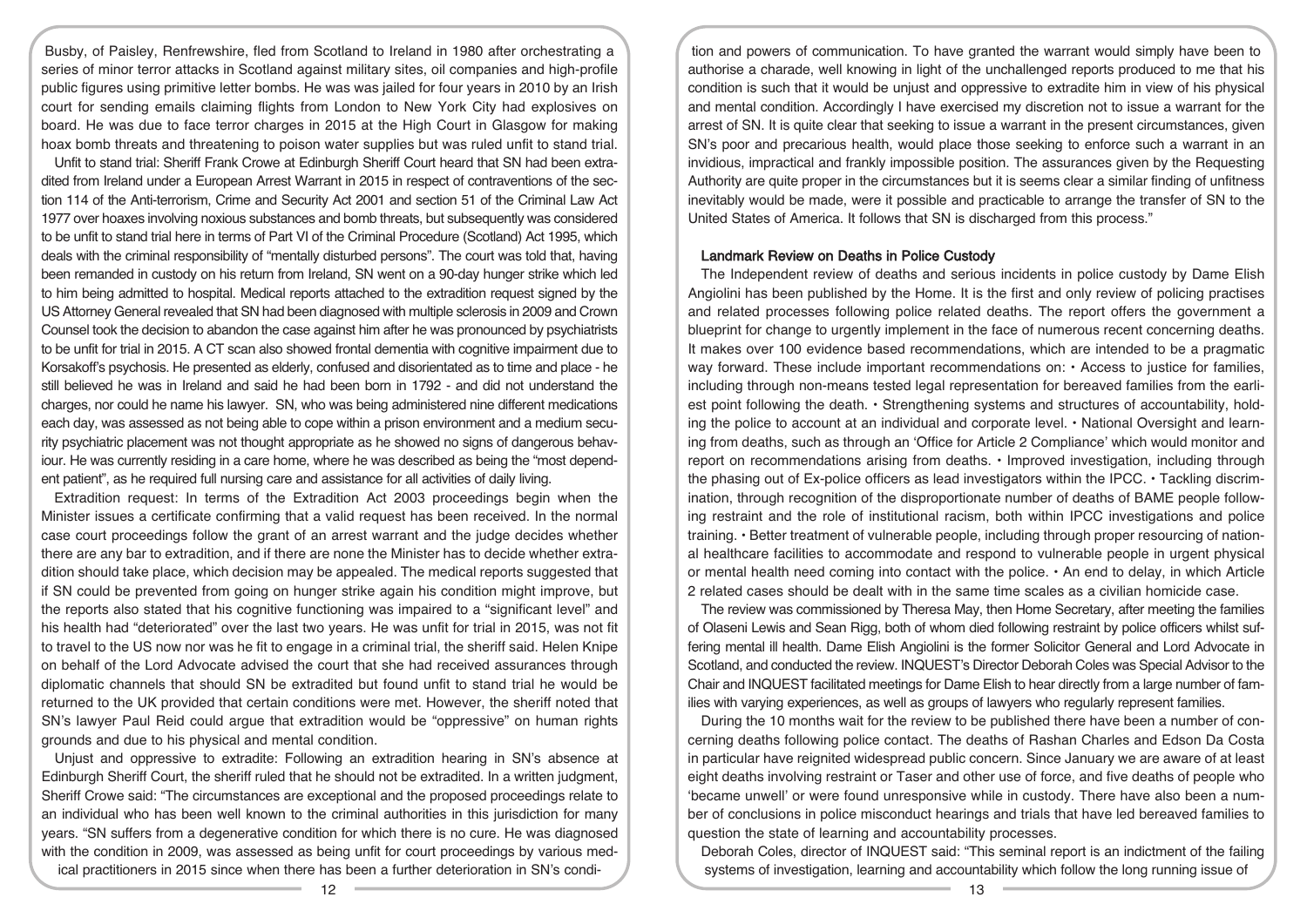deaths in police custody. It is a hugely important opportunity to bring about changes that could save lives. The recommendations extend to the police service, health service and justice systems and are a blueprint for change that would benefit everyone. The value of this report must ultimately be judged by the changes it brings about. The vital need for action is revealed by recent restraint related deaths of young black men and vulnerable people with mental ill health who have died in police cells since the report was finalised. We call upon the Government to urgently respond with a programme of action to implement the recommendations in full."

# Rape Evidence Dismissed After 'Tainted' Police Report

STV News: Evidence in a rape trial was dismissed after a judge branded a police officer an "evasive and not credible" witness. Judge Lady Scott revealed that she had barred the jury from hearing Jake Hawkins, 22, police interview after calling the questioning of him "wholly improper". Mr Hawkins was found not guilty of raping a woman at a property in Dundee in August 2016. Mr Hawkins was advised by his solicitor to answer "no comment" to all questioning, but Judge Scott said the interview was inadmissible after ruling that police had sought to "undermine" that decision. Mr Hawkins told the court that police made him feel his solicitor "didn't care or know what he was doing" and that the person who had given him advice before his interview was "rubbish and didn't know what was going on". As a result, after more than an hour of maintaining his right to silence, Hawkins said he "didn't know whether he could trust his lawyer" and that he was "making a bad decision listening to the solicitor".

He then told officers "it seemed wrong saying no comment" before giving a lengthy narrative of "incriminatory" statements to police. But judge Scott ruled the interview was "tainted" because of "undue pressure" applied to Hawkins. She said statements given by accused people must be "spontaneous and voluntary" and that the Crown "had not established this interview was fair and the statements made can properly be said to be voluntary". In a 12-page written report, the judge blasted one officer - identified only as DC Anderson of Tayside Division in Dundee - and said police had effectively "cross examined" Hawkins, a tactic long ruled illegal.

The judge wrote: "I did not find DC Anderson a credible witness. "On occasions, he did not always directly answer questions and he shifted his position (for example as to whether he had misled the accused). I found him evasive and in particular I found his denial that he sought to undermine the legal advice given, not credible. I accepted the evidence of the accused. In particular I accepted that he understood the statements made about his solicitor was that the solicitor gave him bad advice and the effect upon him was he did not know whether he could trust him."

Lady Scott added that Hawkins was asked 213 separate questions about the alleged rape - and had replied "no comment" to each one. The detectives insisted they were "impartial" - but then told Hawkins they believed he was responsible for the rape and knew he had done wrong. They also told Hawkins his lawyer didn't know what evidence they had against him - which the cops knew was a lie. She added: "On repeated occasions and at length, the police suggested to the accused he should reconsider the advice of his solicitor to make no comment. Although the police also told the accused it was his right or choice not to answer, the admitted purpose behind these statements was for the accused to change his position and the way this was done constituted pressure. Within this statement were made to the accused about his solicitor and the legal advice given. This included the suggestion that the solicitor did not know what the evidence was, which was a suggestion the interviewer knew had no factual basis. Here there did not appear to be any other purpose for making these statements, other than to undermine the legal advice in the effort to get the accused to depart from it. It should be obvious to the

police that to seek to undermine a solicitor's advice to a suspect is wholly improper."

# An End to Private Hearing Deals and Unilateral Emails to Court:

Neil Rose, Litigation Futures: A default position that all court hearings should be conducted in public, and parties and witnesses named, is under consideration by the Civil Procedure Rule Committee (CPRC) as part of a push to emphasise the importance of open justice, it has emerged. A rewrite of CPR 39 and its practice directions may also provide that parties cannot agree to waive the right of the public to open justice, and bring an end to unilateral communications with the court. The CPRC set up an open justice subcommittee in June 2017 to review the rules so that they reflected "more properly" the principles of open justice.

In a preliminary paper to last month's meeting of the CPRC, the subcommittee – chaired by Mr Justice Kerr – said: "We believe consideration should be given to whether to include in CPR 39.2 a provision explicitly stating the default position that hearings are conducted in public, and parties and witnesses named, unless an exception is made on the specific grounds provided for and is found justified on the facts. "Although this is already implicit in CPR 39.2 and reflects the substantive law, we believe it may assist parties, advisers and witnesses if it is made explicit." It said derogations from the general principle could only be justified in exceptional circumstances, when they were strictly necessary as measures to secure the proper administration of justice. Derogations should, where justified, be no more than strictly necessary to achieve their purpose.

Other issues included the "consent fallacy", which the subcommittee described as the "common misconception that the parties can agree to bestow anonymity on a witness or party, or even agree that the hearing of their case should be held in private". It said that even where they understood that this was not the law, parties may start with an expectation that the judge would accept consent of the parties as in practice bound to override the public right to a hearing in open court. "We think changes to CPR 39.2 could help to promote awareness that the parties cannot waive the right of the public to open justice."

The subcommittee identified a "disturbing increase in parties communicating with the court (often by email) without copying the other party, and without good reason not to do so". It said: "This is a serious denial of open justice of a particular kind; it is self-evidently objectionable, other than in exceptional cases, for a party to engage in a private dialogue with the court behind the back of the other party." The subcommittee said it was considering whether the time has come to include an explicit obligation in the CPR to copy the other side when communicating with the court, and a separate obligation to confirm to the court that this has been done.There would need to be a "compelling justification" to exclude the other party from the communication – such as at an early stage in a without-notice freezing order or search and seize application) – in which event the reason should be stated in the communication. "We will need to consider also how to deal with telephone calls by a party to the court, which by their nature are normally unilateral not bilateral communications."

Sanctions for breach of the proposed obligations could include disregard of the communication, sending it back, wasted costs or, "in extreme cases", striking out. The subcommittee also discussed what a court should do to allow the public into court – existing case law from 1974 holds that there is no general duty on the court to take reasonable steps to accommodate the public. "We propose to consider whether some provision is needed to deal with, for example, a case raising acute local controversy, listed to be tried in a very small court with room for only a small proportion of those wishing for good and legitimate reasons to attend the hearing," the subcommittee said. "We appreciate that this has resource implications and space cannot be unlimited; but it is difficult to say that justice is done openly if the court is in reality closed to all but a few."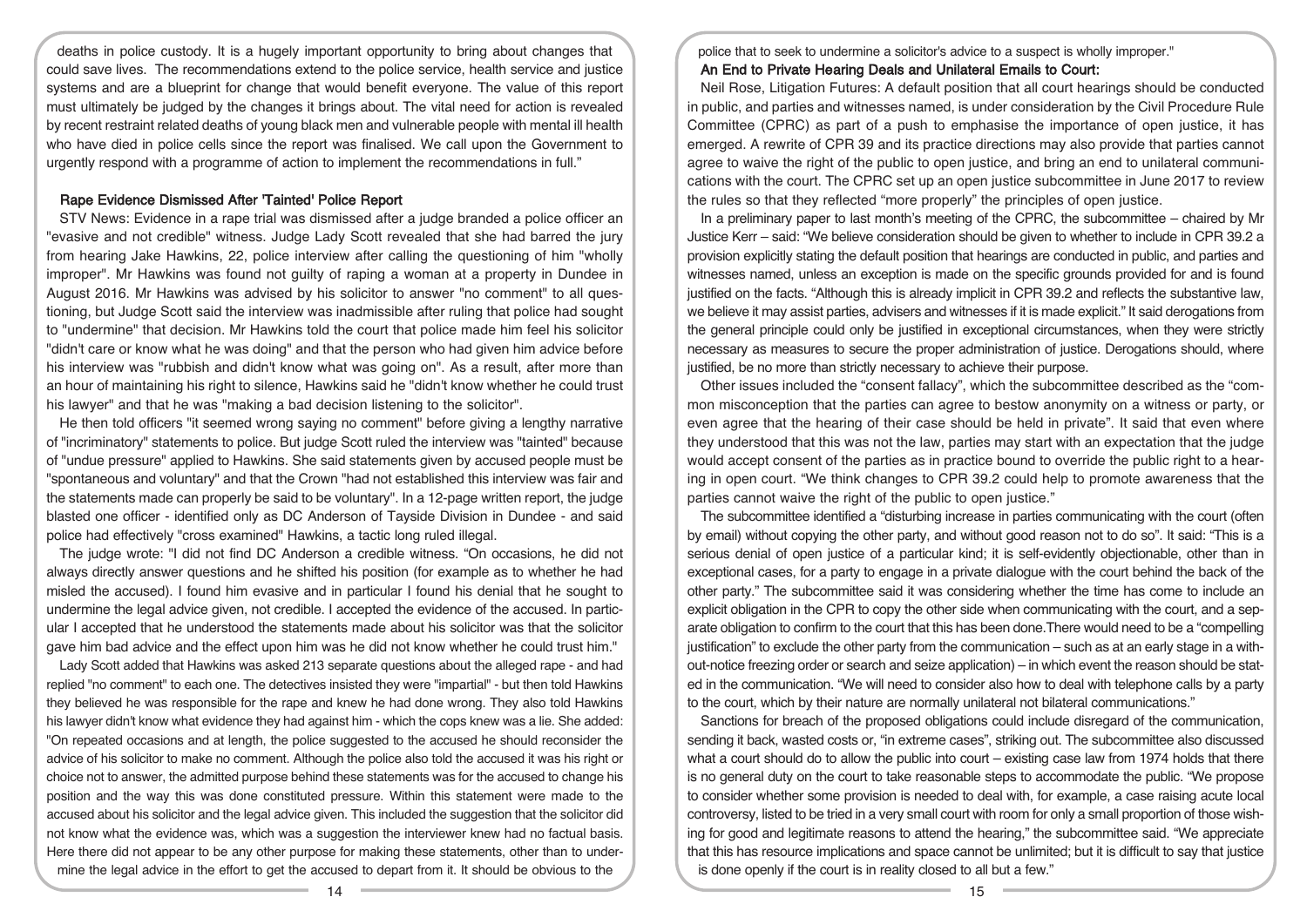Other issues highlighted by the committee included a procedure for determining open justice issues – particularly for unlisted hearings, such as those by telephone, public access to court documents, and the recording and transcribing of proceedings, especially where litigants in person are involved. The CPRC said it was content with the progress and direction of travel of the subcommittee. A consultation paper will be published next year.

## Prison Officers Guilty of Torture of Detainees Unpunished Due to Lack of Adequate Legislation

Cirino and Renne v. Italy; Concerned the complaint by two detainees that in December 2004 they were ill-treated by prison officers of the Asti Correctional Facility, and that those responsible were not appropriately punished. The European Court of Human Rights held, unanimously, that there had been: violations of Article 3 (prohibition of torture and of inhuman or degrading treatment) of the European Convention on Human Rights, both as regards the treatment sustained by the applicants (substantive aspect) and as regards the response by the domestic authorities (procedural aspect). The Court held that the ill-treatment inflicted on the applicants – which had been deliberate and carried out in a premeditated and organised manner while they were in the custody of prison officers – had amounted to torture. In the Court's view, the domestic courts had made a genuine effort to establish the facts and to identify the individuals responsible for the treatment inflicted on the applicants. However, those courts had concluded that, under Italian law in force at the time, there was no legal provision allowing them to classify the treatment in question as torture. They had had to turn to other provisions of the Criminal Code, which were subject to statutory limitation periods. As a result of this lacuna in the legal system, the domestic courts had been ill-equipped to ensure that treatment contrary to Article 3 perpetrated by State officials did not go unpunished.

# Ministry of Justice Abandons Court Battle on Prisoners' Legal Aid

Owen Bowcott, Guardian: Legal aid for prisoners will be restored for three key categories of claims after the Ministry of Justice abruptly abandoned what was expected to become a supreme court battle. The highly unusual government decision to throw in the towel after appealing against an earlier courtroom defeat comes in the wake of the department's announcement that it has begun reviewing the impact of deep cuts to legal aid imposed five years ago. The decision, presumably approved by the justice secretary, David Lidington, may indicate a greater willingness to restore legal aid where its removal has proved highly controversial.

In April, the court of appeal ruled in favour of the Howard League for Penal Reform and the Prisoners' Advice Service, deciding that legal aid for inmates should be restored in three areas: pre-tariff reviews by the Parole Board, category-A reviews and decisions on placing inmates in close supervision centres. The three appeal court judges, Lady Justice Gloster, Lord Justice Patten and Lord Justice Beatson, observed: "At a time when ... the evidence about prison staffing levels, the current state of prisons, and the workload of the Parole Board suggests that the system is under considerable pressure, the system has at present not got the capacity sufficiently to fill the gap in the run of cases in those three areas." The MoJ declared promptly that it would appeal to the supreme court to reverse that ruling. Seven months later, however, before the supreme court had even agreed to hear the case, the department has now capitulated.

Welcoming the legal U-turn, Laura Janes, legal director at the Howard League for Penal Reform, said: "One hopes that it's part of a wider respect for the rule of law and an understanding of the importance of access to justice for everybody. "For the past seven months, hundreds of prison-

ers have been stuck in the system without the legal support they need to move forward, even though the court of appeal made it clear that this was inherently unfair and therefore unlawful. "We are pleased that the Lord Chancellor [Lidington] has now withdrawn his appeal and hope that urgent steps will be taken to give effect to the judgment."

Deborah Russo, joint managing solicitor of the Prisoners' Advice Service, said: "After a long wait and years of battling through the courts we ... very much welcome the secretary of state's decision to finally accept the court of appeal's ruling of inherent unfairness of the legal aid cuts imposed on prisoners back in December 2013. "We believe that urgent action is now required to reinstate legal aid for some of the most vulnerable members of our society." The government's withdrawal of its application means that the court of appeal's decision is final. Legal aid remains unavailable in two other areas: in appeals against disciplinary decisions and disputes over access to prison courses paving the way towards eventual release. Since cuts to legal aid for prisoners came into force in December 2013, the two charities point out, violence and self-injury in prisons have risen to record levels.

#### Police Custody in North London –Too Many Children Held For Too Long

Detainees in police custody suites in a large area of north London were usually well treated, and held in good conditions, but too many children were kept in cells overnight and even at weekends, according to a joint criminal justice inspectorates report. Evidence from nine suites across north and north-east London showed that the Metropolitan Police Service (MPS) closely monitored the number of children in custody but lacked a central focus on diverting them from the criminal justice system. The report by HM Inspectorate of Prisons and HM Inspectorate of Constabulary and Fire & Rescue Services found that frontline officers were aware of the importance of avoiding taking children into custody. However, the seriousness of some offences and the lack of diversion schemes limited the opportunities to keep children out of the criminal justice system. Peter Clarke, HM Chief Inspector of Prisons, and Dru Sharpling, HM Inspector of Constabulary, said: "Too many children who were charged and refused bail remained in custody overnight, and sometimes the weekend, when they should have been moved to alternative accommodation provided through the local authority. The MPS was some way behind other forces in developing the necessary strategic links to make progress in this area."

# Roger Khan Case

Emily Bolton, Centre for Criminal Appeals: Roger maintains his innocence and is outraged that the CCRC has not recognised the strength of the evidence that shows his conviction is unsafe. We showed the trial was unfair as Roger was unrepresented, that the appeal was an empty formality, that the mastermind of the crime was manipulating the trial, that a police officer had a link to that mastermind, that the DNA evidence pointed elsewhere. But the CCRC seems ill-equipped to do the digging needed to cut through the tangled web of connections in the case to expose the whole truth. For a fresh application, we need to present fresh evidence, and are keen to hear from anyone who may have information about Faruk Ali, or the the "hired thugs" that co-defendant Abdul Ali told the court actually delivered the beating. While we recognise that there is a code of silence in prison and on the streets about such things, when an innocent man is serving an effective death sentence for a crime he did not commit (Roger is 64 and in ill health), giving that prisoner's representatives a steer in the right direction is striking a real blow for justice. The "wall of silence" is in fact another wall keeping Roger in prison. That can't be right. "